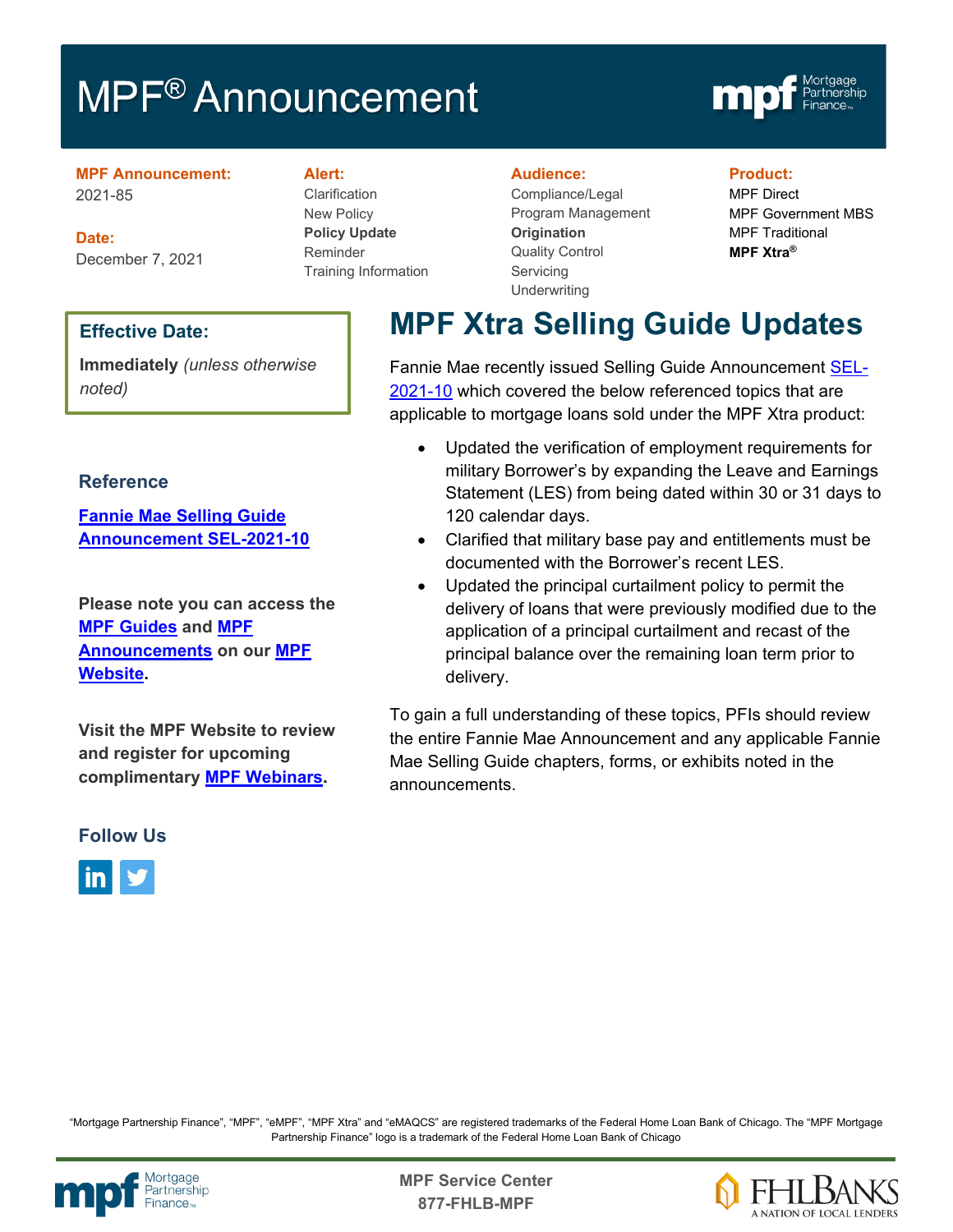# Fannie Mae<sup>®</sup>

# *Selling Guide* **Announcement (SEL-2021-10) Nov.3, 2021**

The *Selling Guide* has been updated to include changes to the following:

- [Military personnel and Leave and Earnings](#page-1-0) Statement: updating the documentation requirement pertaining to military personnel verification of employment
- [Military income:](#page-1-1) clarifying the documentation requirements for military income
- [Principal curtailment:](#page-1-2) permit the delivery of loans previously modified following the application of a principal curtailment and recast of the principal balance
- [Miscellaneous updates:](#page-2-0)
	- Unacceptable appraisal practices
	- Eligibility requirements for Servicing Marketplace lenders

View the list of [impacted topics.](#page-2-1)

### **Military personnel and Leave and Earnings Statement**

<span id="page-1-0"></span>To provide lenders with additional efficiency, we updated our policy pertaining to military personnel verification of employment. The *Selling Guide* currently requires a military borrower's Leave and Earnings Statement(LES) to be dated within 30 (or 31) calendar days prior to the note date when used in lieu of a verbal verification of employment. With this update, we expanded the 30 or 31 days to 120 calendar days.

Effective: Lenders may take advantage of this update immediately. The Desktop Underwriter<sup>®</sup> (DU<sup>®</sup>) verbal VOE message will be updated to reflect this change in the DU Version 11.0 December Update.

### **Military income**

<span id="page-1-1"></span>Our current policy lists the standard documentation requirements for base pay, bonus and overtime income. With this update, we clarified that military base pay and entitlements must be documented with the borrower's recent LES.

**Effective:** Lenders may take advantage of this update immediately. The DU military income message will be updated to reflect this change in the DU Version 11.0 December Update.

# **Principal curtailment**

<span id="page-1-2"></span>A principal curtailment is the application of funds used to reduce the unpaid principal balance of the loan.

We updated our policy to permit the delivery of loans that were previously modified due to the application of a principal curtailment and recast of the principal balance over the remaining loan term prior to delivery. Note that lenders must ensure both the original note amount prior to modification and the reduced loan amount after modification comply with the loan limits in effect at time of delivery. Loans must be delivered with Special Feature Code 076.